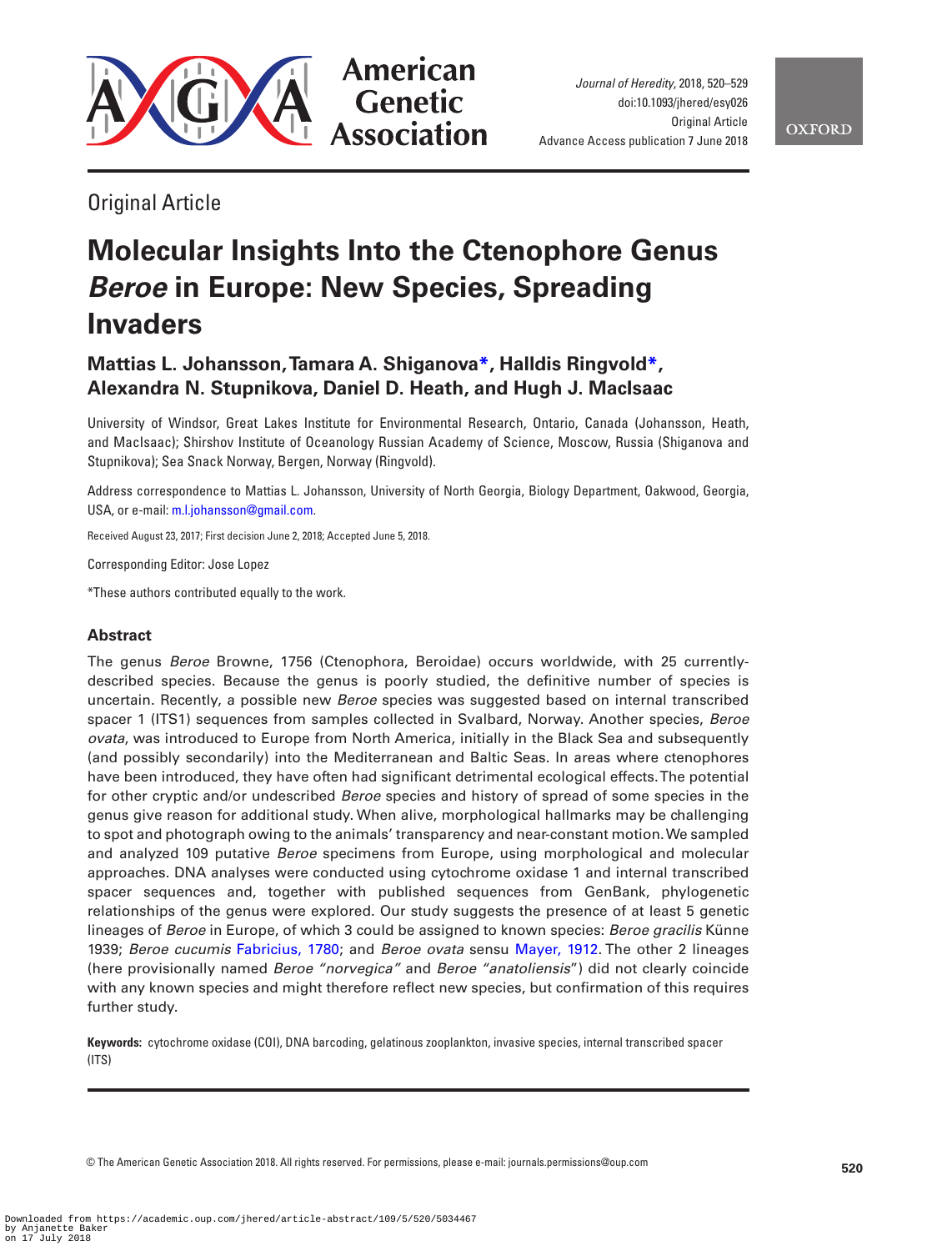#### **Introduction**

The transport of species to new areas outside of their native range has become a major threat to the health of global marine ecosystems [\(Ruiz et al. 1997;](#page-9-0) [Molnar et al. 2008\)](#page-9-1). Gelatinous zooplankton in the phyla Cnidaria and Ctenophora are among the many groups that have been transported and introduced widely ([Costello et al. 2012](#page-8-2); [Nowaczyk et al. 2016](#page-9-2)). Many gelatinous zooplankton have life-history characteristics that may make them particularly adept invaders, including high fecundity, rapid growth, diverse diet, reversible development, and encystment ([Boero et al. 1996;](#page-8-3) [Piraino et al. 2004](#page-9-3)). Unfortunately, there exists a dearth of basic information pertaining to gelatinous zooplankton dynamics for many regions ([Brotz et al.](#page-8-4)  [2012](#page-8-4); [Licandro et al. 2015](#page-8-5)). The lack of data on gelatinous zooplankton is problematic given the substantial impact high abundances and/ or introduced gelatinous zooplankton can have on an ecosystem (e.g. [Condon et al. 2013](#page-8-6)). There exist multiple reasons for this lack of data, including the difficulty in sampling often highly dispersed individuals [\(Purcell 2009](#page-9-4)), fragility of specimens ([Haddock 2007](#page-8-7); [Licandro et al.](#page-8-5)  [2015](#page-8-5)), morphological complexity, and limited knowledge of their taxonomy. Thus, though ctenophores are very broadly distributed and found in virtually all marine environments, they remain relatively poorly known ([Harbison 1985;](#page-8-8) [Podar et al. 2001\)](#page-9-5).

An example of the ongoing fluidity in ctenophore identification is the introduction of *Mnemiopsis leidyi* A. Agassiz, 1865 to the Black Sea in the 1980s [\(Vinogradov et al. 1989\)](#page-9-6). Prior to this introduction, 3 species of this genus were described as native to North American waters (*M. gardeni* L. Agassiz, 1860, *M. leidyi*, and *M. mccradyi* Mayer, 1900) ([Mayer 1912](#page-8-1)). After detailed morphological study and analyses of published sources, [Seravin \(1994\)](#page-9-7) concluded that only *M. leidyi* was legitimate. However, [Mills \(2018\)](#page-9-8) suggests that *M. gardeni* has precedence, as the oldest name, whereas *M. mccradyi* is a junior synonym of *M. leidyi*.

Once established in the Black Sea, *M. leidyi* spread naturally and via ballast water into the adjacent Azov, Caspian, and Mediterranean Seas ([Shiganova et al. 2001\)](#page-9-9). In 2005, it reached the Baltic and North Seas [\(Javidpour et al. 2006](#page-8-9); [Boersma et al. 2007\)](#page-8-10) and has continued to spread in both northern and Southern Europe [\(Boero et al. 2009](#page-8-11); [Fuentes et al. 2010;](#page-8-12) [Schaber et al. 2011](#page-9-10); [Antajan et al. 2014\)](#page-8-13).

Several studies have analyzed molecular markers, including internal transcribed spacer (ITS), cytochrome c oxidase subunit I (COI), cytochrome B, and nuclear microsatellite markers to examine species diversity in the genus *Mnemiopsis* and to identify the origin(s) of introduced populations (e.g. [Reusch et al. 2010](#page-9-11); [Ghabooli et al.](#page-8-14)  [2011](#page-8-14), [2013](#page-8-15); [Bolte et al. 2013](#page-8-16); [Bayha et al. 2014\)](#page-8-17). All genetic studies indicated that introduced populations originated from the Western Atlantic Ocean, with the Southern European population(s) originating from the vicinity of the Gulf of Mexico and Northern European ones from the northeastern coast of the United States.

*M. leidyi* was eventually joined in Europe by its major predator, the ctenophore *Beroe ovata* ([Konsulov and Kamburska 1998](#page-8-18)). All *Beroe* species play an important ecological role in controlling the abundance of zooplanktivorous ctenophores such as *M. leidyi* ([Greve et al. 1976](#page-8-19); [Mianzan 1999](#page-8-20); [Shiganova et al. 2014a](#page-9-12)). Although this introduced *Beroe spp.* was eventually identified as *B. ovata* sensu Mayer both morphologically [\(Seravin et al. 2002](#page-9-13)) and using DNA analyses [\(Bayha et al. 2004](#page-8-21)), the identification of introduced *B. ovata* was even more complicated than that of *M. leidyi*. Occurring in all oceans, the genus *Beroe* was described by Browne in 1756 and a total of 25 species have been described worldwide [\(Supplemental Table 1;](http://academic.oup.com/jhered/article-lookup/doi/10.1093/jhered/esy026#supplementary-data) [Mills 2018](#page-9-8); [WoRMS Editorial Board 2018](#page-9-14)), although the validity of some species remains unknown ([Greve et al.](#page-8-19)  [1976](#page-8-19); [Harbison 1985](#page-8-8); [Mills 2018\)](#page-9-8).

Collection and morphological identification of *Beroe* is challenging for a variety of reasons including few reliable or obvious morphological characters for identification ([Harbison et al. 1978](#page-8-22); [Shiganova et al. 2007;](#page-9-15) [Shiganova and Malej 2009;](#page-9-16) [Majaneva and](#page-8-23)  [Majaneva 2013](#page-8-23)), plasticity in body shape, and difficulties in collection and preservation. When preserved, animals lose their original body shape and structure, so identification must be done using live specimens. This involves identification either at the sampling location or after transport to laboratory facilities. Photographs can help to preserve morphological details for the identification process, but the animals' near-constant motion may render photography difficult. Because of these challenges, species within the order Beroida are very poorly studied.

Controversy exists regarding species identity and describer for *B. ovata* [\(Bayha et al. 2004](#page-8-21)). In short, [Chun \(1880\)](#page-8-24) published a study on Mediterranean ctenophores, including a species he called *B. ovata* Eschscholtz (called *B. ovata* sensu Chun in [Bayha et al. 2004](#page-8-21)). Subsequently, [Mayer \(1912\)](#page-8-1) published a study on American ctenophores, including species he called *B. ovata* Chamisso and Eysenhardt (*B. ovata* sensu Mayer in [Bayha et al. 2004](#page-8-21)) and *B. cucumis* Fabricius, found in Greenland [\(Fabricius 1780\)](#page-8-0). According to [Bayha](#page-8-21)  [et al. \(2004\),](#page-8-21) *B. ovata* sensu Chun from the Mediterranean is a member of a widespread species that includes *B. cucumis* sensu Mayer from the western Atlantic and eastern Pacific. Due to the taxonomic uncertainties within the genus *Beroe* and inconsistencies involving the original species descriptions, [Bayha et al. \(2004\)](#page-8-21) used the name *B. ovata* sensu Mayer for *B. ovata* from the western Atlantic and the Black Sea and the name *Beroe cucumis* sensu Mayer (=*B. ovata* sensu Chun) for those found in the Mediterranean, western Atlantic, and eastern Pacific until a thorough systematic revision of the genus *Beroe* could be done [\(Bayha et al. 2004](#page-8-21)).

Other *Beroe* reported in the Mediterranean include *Beroe forskalii* Edwards, 1841 [\(Mills 2018\)](#page-9-8) and *Beroe mitrata* Moser, 1907 [\(Moser 1907](#page-9-17); [Tamm and Tamm 1993](#page-9-18)). Several other species of *Beroe* are also native to European waters, including *B. cucumis* (worldwide distribution, including Denmark, Norway, and the White Sea), *Beroe abyssicola* Mortensen, 1927 (Barents Sea, White Seas), and *Beroe gracilis* (North Sea, Baltic Sea) ([Mills 2018](#page-9-8)). In the Black Sea, introduced *Beroe* spp. was initially identified as *B. cucumis*, possibly a result of discharge of Arctic-sourced ballast water ([Zaitzev](#page-9-19)  [1998](#page-9-19)), or as *B. ovata* from the Mediterranean Sea ([Konsulov and](#page-8-18)  [Kamburska 1998](#page-8-18)). Subsequent analyses identified the species conclusively as *B. ovata* sensu Mayer, introduced from the western Atlantic [\(Bayha et al. 2004](#page-8-21)). The same species was subsequently recorded in the Baltic Sea in 2012 ([Shiganova et al. 2014b\)](#page-9-20).

Given the uncertainty regarding the morphological identification of *Beroe* species and the possibility of undescribed or incorrectly described species, molecular analysis represents one potential tool to begin to clarify some of the species/geography relationships. DNA barcoding of species using species-specific sequences can separate closely related taxa or, conversely, merge allopatric populations into a single species ([Hebert et al. 2003](#page-8-25)). Molecular studies have been used to identify other gelatinous zooplankton (e.g. jellyfish) [\(Licandro et al. 2015](#page-8-5)). Barcoding on ctenophores has been conducted using 18s rDNA, ITS1, and mitochondrial cytochrome b (*cytb*) [\(Podar et al. 2001](#page-9-5); [Bayha et al. 2004;](#page-8-21) [Bayha et al. 2014\)](#page-8-17).

In this study, we collected, photographed, and morphologically identified live and photographed *Beroe* specimens. Then, we used sequence data from COI, ITS1/ITS2, and published sequences to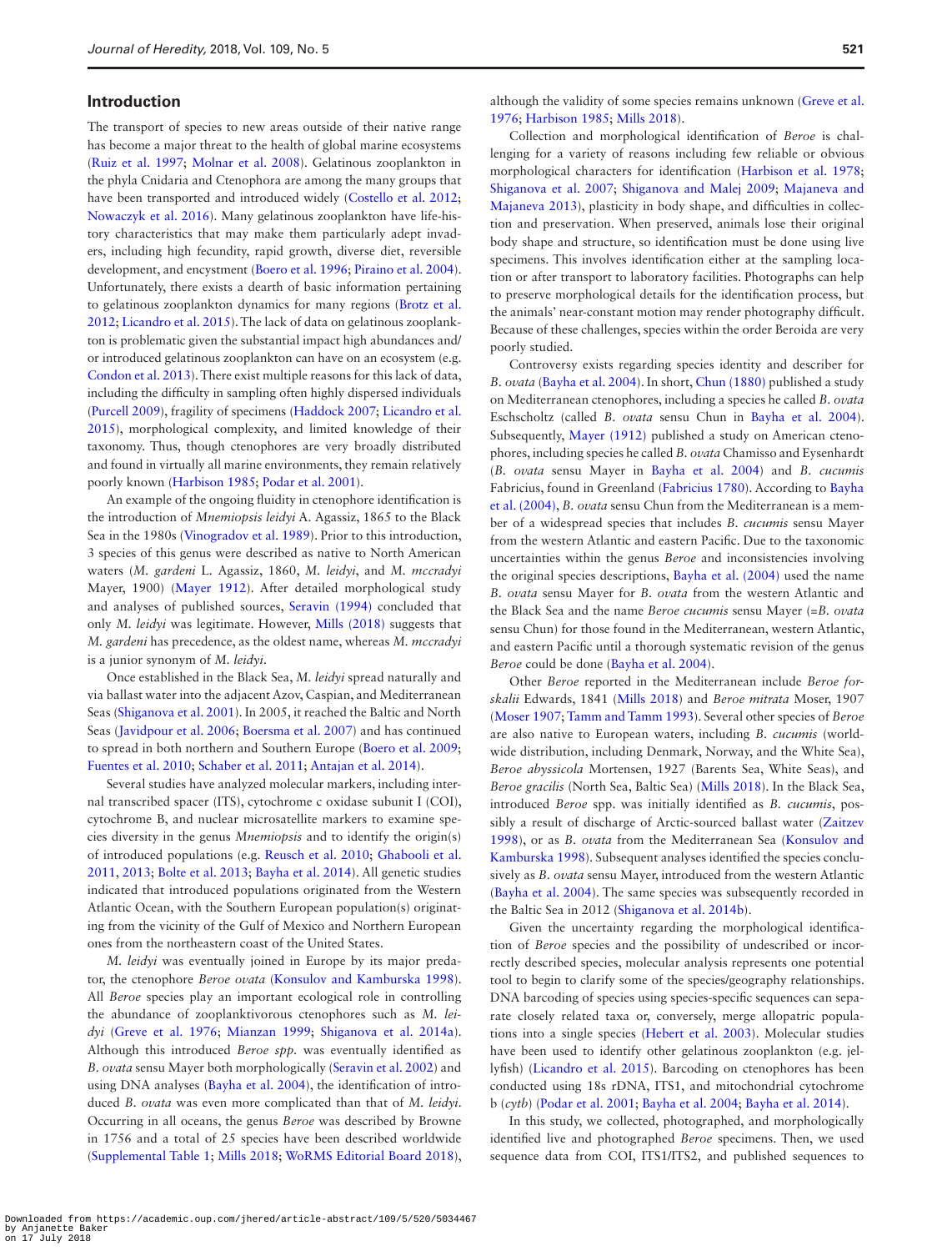explore the phylogenetic relationships of *Beroe* in the seas of Europe and determine whether our classifications based on morphology could be supported by the phylogenetic analysis of DNA sequence data.

#### **Materials and Methods**

#### Sampling and Morphological Identifications

Specimens were opportunistically collected from 9 locations around Europe in association with *M. leidyi* blooms [\(Figure 1\)](#page-2-0) using hand nets from the surface or while snorkeling or with planktonic Juday net. A total of 109 *Beroe* specimens were included in our analysis ([Supplementary Table 2\)](http://academic.oup.com/jhered/article-lookup/doi/10.1093/jhered/esy026#supplementary-data). Prior to preservation in ethanol, alive or photographed individuals were preliminarily identified as *B. ovata* from the Black Sea (Russian and Bulgarian coastal waters) and the Levantine Sea (Israel coastal waters); as *B. cucumis* sensu Mayer from France, and as *B. ovata/B. cucumis* from Norway (Arboretet) and the White Sea following morphological structure descriptions including body shape, ratio of width and length, configuration of aboral organ and mouth, constitution of meridional and paragastral canals, and branching and anastamoses of diverticulae.

Samples were preserved in 95% ethanol for genetic analysis. All samples from this study are stored at the Great Lakes Institute for Environmental Research.

#### Molecular Analysis

Genomic DNA was extracted from a small portion of tissue using the QIAamp DNA Mini kit with the DNA Purification from Tissues protocol (Qiagen Inc., Toronto, Ontario, Canada). A portion of the COI gene was PCR-amplified using primers F019 (5′-ATTTTCTCTTTACATTTAGCNGG-3') and R021 (5'-CCTAAAAARTGTAAAGGAAA-3′), whereas a fragment including a portion of the 18S ribosomal RNA (rRNA), all of ITS1, the complete 5.8S rRNA, the complete ITS2, and a portion of the 28S rRNA (hereafter called the ITS fragment, or ITS) was PCR-amplified using primers ITS4 (5′-TCCTCCGCTTATTGATATGC-3′) and ITS5 (5′-GGAAGTAAAAGTCGTAACAAGG-3′, [White et al. 1990\)](#page-9-21). All COI and ITS PCR reactions were performed in 25 μL reactions containing 1.0  $\mu$ L of template DNA, 2.0  $\mu$ L 20mM  $Mg_2SO_4$  (Bio Basic Inc., Markham, Ontario, Canada), 0.5 μL 10 mM dNTPs (Bio Basic), 0.5 μL each 10 mM primer, 2.5 μL 10X PCR buffer (Bio Basic), and 0.1 μL 5U/μL Taq polymerase (Bio Basic). Cycling conditions for PCR were: an initial denaturation step of 95 °C for 1 min, 35 cycles of 95 °C for 30 s, 50 °C (COI) or 52 °C (ITS) for 45 s, and 72 °C for 1 min, and a final extension at 72 °C for 8 min.

Cycle sequencing was conducted using an ABI-PRISM Big Dye terminator cycle sequencing kit (Thermo Fisher Scientific, Waltham, MA) and sequences analyzed on an ABI 3730xl capillary sequencer (Thermo Fisher Scientific). COI and ITS fragment sequences were aligned and edited using Sequencher v.5.0 (Gene Codes Corporation,



<span id="page-2-0"></span>**Figure 1.** Worldwide distribution of *Beroe* spp. ITS and COI DNA sequences used in this study.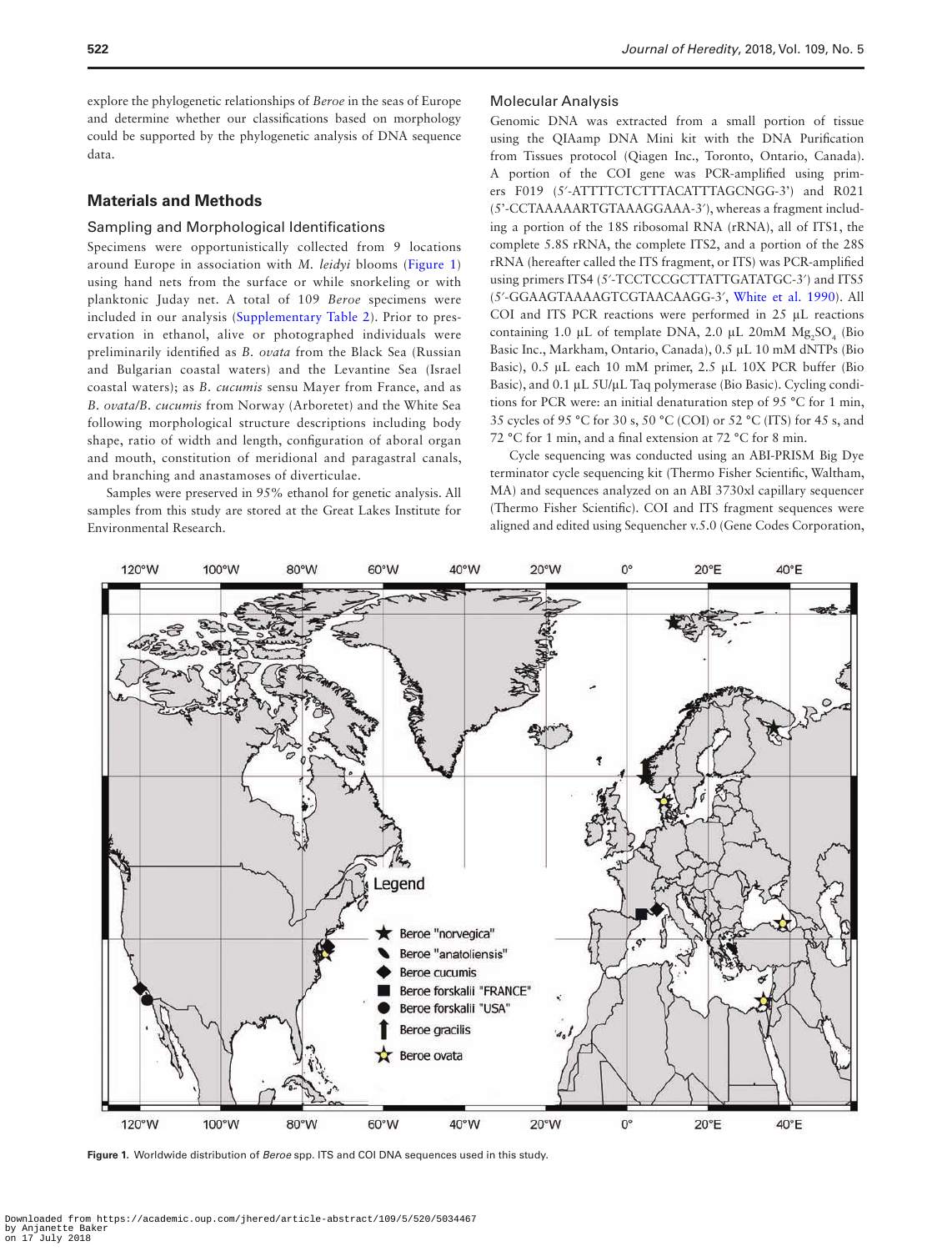Ann Arbor, MI). Analyses were performed with all sequences separate and with individuals sharing identical sequences grouped under a single sequence identifier [\(Supplementary Table 2](http://academic.oup.com/jhered/article-lookup/doi/10.1093/jhered/esy026#supplementary-data)). Alignments were optimized with Geneious v9.1.7 (Biomatters Ltd., Aukland, New Zealand) using the Geneious alignment approach and default settings. We constructed majority-rule consensus neighbor-joining trees using a Tamura-Nei distance model and 1000 bootstrap replicates in Geneious. We also constructed majority-rule consensus maximum-likelihood (ML) trees, using the PhyML 3.2.20160530 plugin in Geneious [\(Guindon and Gascuel 2003;](#page-8-26) [Guindon et al.](#page-8-27)  [2010](#page-8-27)). ML analyses were performed for 1000 bootstrap replicates, with a GTR+I+G model, NNI topology search, and optimizing tree topology, branch lengths, and substitution rates. Bayesian analyses were performed using the MrBayes 3.2.6 plugin in Geneious [\(Huelsenbeck and Ronquist 2001](#page-8-28)). Bayesian analyses for both markers consisted of 2 runs of 4 chains each with unconstrained branch lengths. Chains were run for 10000000 generations, with the first 2500000 generations discarded as burn-in and trees sampled every 100 generations. The Bayesian consensus was computed based on 75000 trees for each marker. Few published *Beroe* spp. sequences are available for either marker, thus only *B. forskalii*, *B. ovata*, and *B. cucumis* sensu Chun (previously *B. ovata* Chun) reference sequences were included in the ITS trees [\(Figure 2](#page-3-0)) and only a single *B. ovata* reference sequence was available for inclusion in the COI trees ([Figure 3](#page-4-0)). An additional sequence, from an undescribed

*Beroe* sample collected from Svalbard [\(Majaneva and Majaneva](#page-8-23)  [2013](#page-8-23)) was included in the ITS analysis. Two *B. forskalii* sequences were used as outgroups in the ITS analysis shown in [Figure 2,](#page-3-0) whereas a single *M. leidyi* sequence was used as an outgroup in the COI analysis shown in Figure 3. Additional phylogenetic analyses (not shown) were performed with all of our unique sequences plus either 18 published *M. leidyi* COI sequences (Accession nos. KF432105.1-KF435121.1, JF760210.1) or 29 published *M. leidyi* ITS sequences (Accession nos. GU062750.1-GU062762.1, HM007193.1-HM007195.1, HM147257.1-HM147269.1) to test for any effect of different outgroups and to facilitate comparisons of genetic differentiation for each marker between our proposed species and a ctenophore species with good representation on GenBank. We also calculated pairwise uncorrected % identities between all our sequences and published *Beroe* sequences, as well as between the *M. leidyi* sequences listed above.

#### **Results**

#### Molecular Analysis

Amplification of the ITS fragment and COI genes was attempted for 109 and 99 individuals, respectively. However, amplifications failed for 2 individuals for the ITS fragment and 10 individuals for COI, leaving 107 individuals in the ITS dataset and 89 individuals in the COI dataset that were used in the phylogenetic analyses [\(Supplementary](http://academic.oup.com/jhered/article-lookup/doi/10.1093/jhered/esy026#supplementary-data) 



<span id="page-3-0"></span>**Figure 2.** Internal Transcribed Spacer (ITS) maximum-likelihood tree. Sequences from GenBank include accession numbers. Sequences from this study include sampling locations. Individuals with identical sequences are represented by their sequence ID (see [Supplementary Table 2](http://academic.oup.com/jhered/article-lookup/doi/10.1093/jhered/esy026#supplementary-data) for details). Maximum-likelihood bootstrap values >50% for major clades are indicated above the lines. Neighbor-joining bootstrap values >50% and Bayesian posterior probabilities >0.50 are indicated below the line, separated by a /. Scale bar is measured in substitutions per site.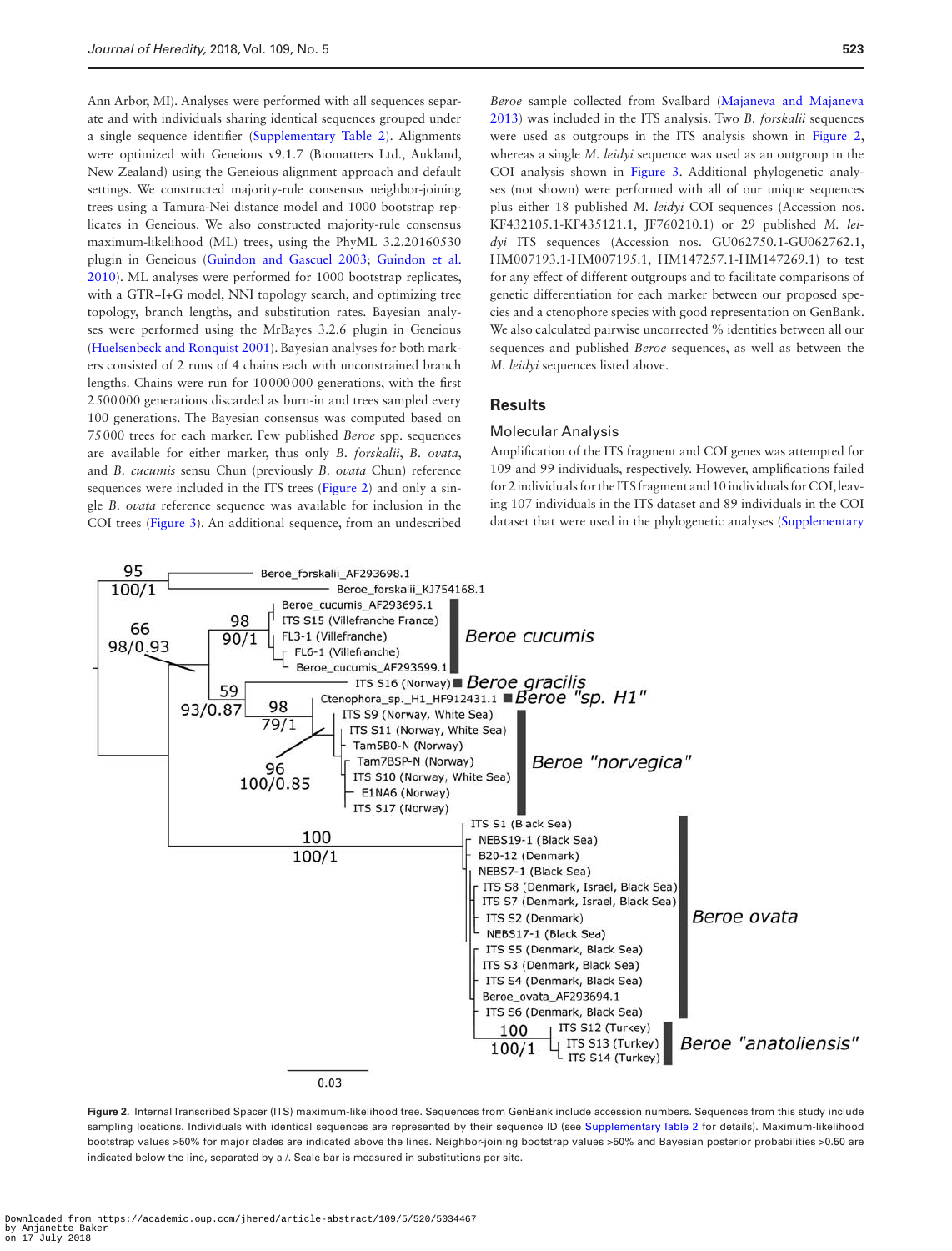

<span id="page-4-0"></span>**Figure 3.** Cytochrome oxidase I (COI) maximum-likelihood tree. Sequences from GenBank include accession numbers. Sequences from this study include sampling locations. Individuals with identical sequences are represented by their sequence ID (see [Supplementary Table 2](http://academic.oup.com/jhered/article-lookup/doi/10.1093/jhered/esy026#supplementary-data) for details). Maximum-likelihood bootstrap values >50% for major clades are indicated above the lines. Neighbor-joining bootstrap values >50% and Bayesian posterior probabilities >0.50 are indicated below the line, separated by a /. Scale bar is measured in substitutions per site.

[Table 2\)](http://academic.oup.com/jhered/article-lookup/doi/10.1093/jhered/esy026#supplementary-data). Sequences are available in GenBank with Accession numbers MH217588-MH217677 (COI) and MH220085-220191 (ITS).

We identified a total of 5 well-supported clades in our COI [\(Figure 3\)](#page-4-0) and ITS ([Figure 2](#page-3-0)) trees, based on a bootstrap support cut-off of >70%. These clades most likely correspond with 5 species based on average differences between sequences and similarity to published *Beroe* ITS and COI sequences, as well as on comparisons with the average within-species sequence similarity observed between *M. leidyi* sequences (ITS mean: 99.6 ± 0.2 (standard deviation [SD]); COI mean: 99.2 ± 0.8). Our ITS and COI phylogenetic trees were concordant, geographically consistent, and largely consistent with morphological identifications. Results were very similar whether analyses were performed with all individuals separate or grouped by identical sequence. For clarity of presentation, we will only discuss results with identical sequences grouped.

Both trees include a well-supported clade (90%/0.99 and 100%/1.0 ML bootstrap support/Bayesian posterior probability for the ITS and COI trees, respectively) that includes published *B. ovata* sequences as well as all of our samples collected from the Baltic Sea (Denmark), the Levantine Sea (Israel), and the Black Sea. Within the ITS tree, sequences in this clade had an average of  $99.1 \pm 0.4$  (SD)% sequence identity, whereas the COI tree sequences had an average of 97.3  $\pm$  0.8 (SD)% sequence identity. The broad geographic distribution of sequences within this clade are consistent with the known introduced status of *B. ovata* in Europe. COI sequences within the *B. ovata* clade shared an average of  $83.8 \pm 0.5$  (SD)% sequence identity with sequences in the nearest-neighbor (*B. "anatoliensis"*) clade, whereas, for ITS, sequence identity averaged  $95.4 \pm 0.5$  (SD)%, although here *B. "anatoliensis"* formed a distinct subclade within the *B. ovata* clade.

As described above, the nearest neighbor to (COI) or within (ITS) the *B. ovata* clade is a distinct and well-supported group (100% bootstrap support/1.0 posterior probability), here preliminarily labeled as *Beroe "anatoliensis"*, consisting of samples collected from the Southern Aegean coast of Turkey. ITS sequences in this clade shared an average 99.4  $\pm$  0.3 (SD)% sequence identity, whereas they only shared 95.4% average sequence identity with sequences in the *B. ovata* clade. The 2 sequences in the corresponding clade on the COI tree had 96.4% sequence identity to one another and 83  $\pm$  0.5 (SD)% average sequence identity to those in the *B. ovata* clade.

The remaining sequences group into a single large clade with lower statistical support (66% bootstrap support/0.93 posterior probability) in the ITS tree, containing 3 or 4 subclades that likely correspond to 3 or 4 distinct species. Three of these species,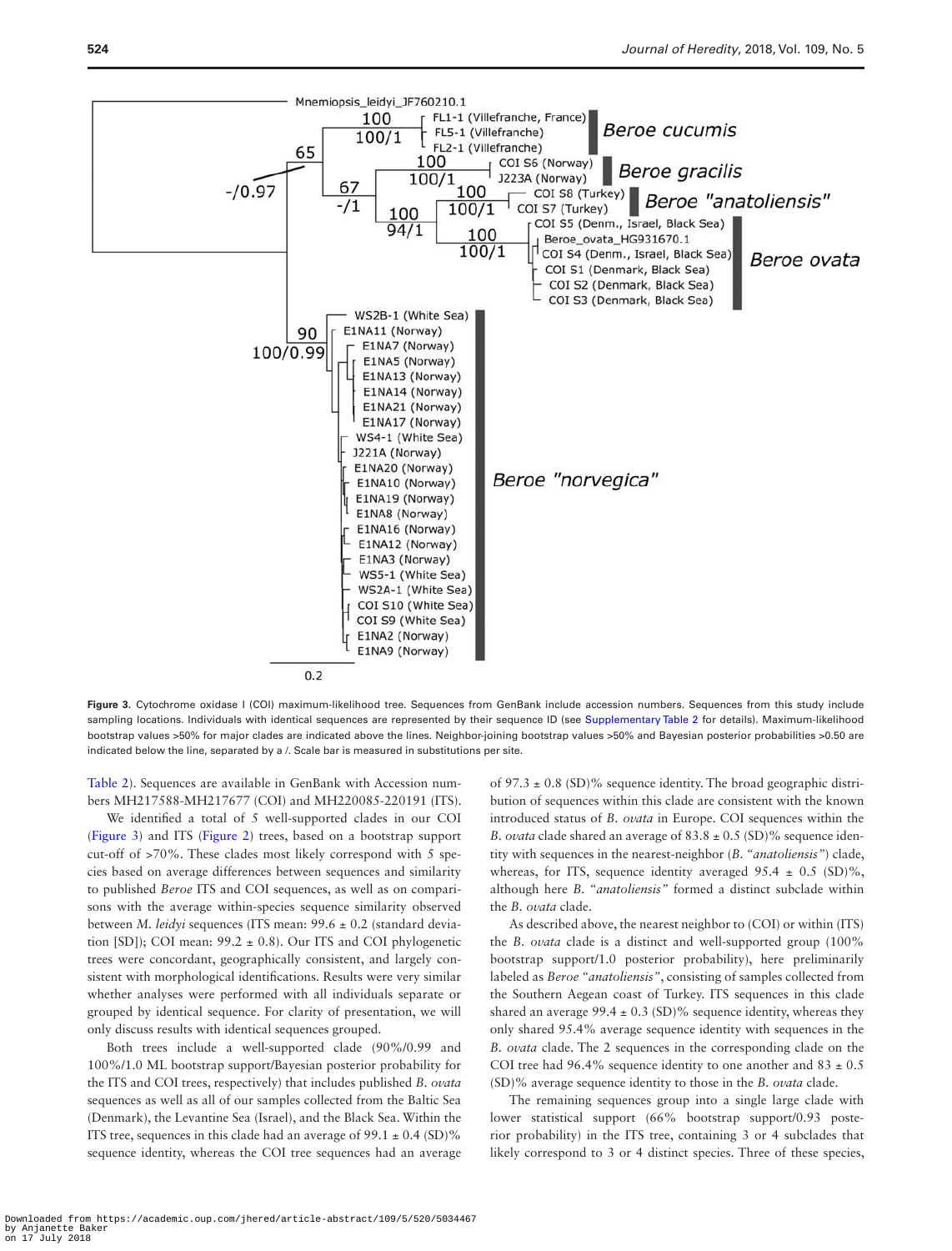*B. cucumis*, *B. gracilis*, and a putatively undescribed *Beroe* species found in Norwegian waters and the White Sea (and labeled by us as *B. "norvegica"*), also appear as distinct clades in the COI tree. However, relationships between the clades are slightly different (i.e. uniting *B. cucumis* and *B. gracilis* with *B. ovata*/*B. "anatoliensis"* instead of *B. "norvegica"*) and basal branches have low bootstrap support in the COI tree [\(Figure 3\)](#page-4-0).

All the samples collected from the Mediterranean (Villefranche sur Mer) formed a single well-supported clade in both ITS and COI trees (98% and 100% bootstrap support, respectively; 1.0 posterior probability). In the ITS tree, this clade is identifiable as *B. cucumis* as it includes published sequences for that species. Sequences within the *B. cucumis* clade had an average of 98.8% sequence identity for both COI  $(\pm 0.1$  [SD]) and ITS  $(\pm 0.5$  [SD]). In the ITS tree, the *B. cucumis* clade shared 88.1 ± 1.0 (SD)% sequence identity on average with its nearest-neighbor clade, containing *B. gracilis*, *Beroe* "sp. H1", and *B. "norvegica"* and 82.5 ± 1.0 (SD)% average sequence identity with the *B. ovata*/*B. "anatoliensis"* clade. In the COI tree, *B. cucumis* sequences shared between  $81.1 \pm 1.7$  (SD)% sequence identity with sequences in the *B. gracilis*/*B. "anatoliensis"*/*B. ovata* clade and  $84.9 \pm 0.7$  (SD)% sequence identity with sequences in the *B. "norvegica"* clade.

Three individuals collected in Norway and morphologically, identified as *B. gracilis* based on size, shape, and a lack of diverticulae, had identical ITS sequences and formed a strongly supported clade in the COI tree (100% bootstrap support/1.0 posterior probability). In the ITS tree, this sequence was part of a clade with *Beroe "sp. H1"* and *B. "norvegica"* (59% ML bootstrap support, 0.85 posterior probability), with the *B. cucumis* clade as the nearest neighbor. The *B. gracilis* ITS sequence shared  $86.6 \pm 0.1$  (SD)% average sequence identity with sequences in the *B. cucumis* clade and  $91.6 \pm 1.1$ (SD)% average sequence identity with samples in the *Beroe* "sp. H1" and *B. "norvegica"* clade. Relationships between species are slightly different in the COI tree, where *B. gracilis* is part of a clade with low bootstrap support (67%) and which includes *B. "anatoliensis"* and *B. ovata*, again with *B. cucumis* as the nearest-neighbor clade. Within the COI tree, the 2 sequences in the *B. gracilis* clade had 99.8% sequence identity, shared between 80.4 ± 1.2 (SD)% sequence identity with samples in the *B. "anatoliensis"*/*B. ovata* clade, and shared 84.1 ± 0.6 (SD)% sequence identity with *B. cucumis* samples.

The remaining samples, collected in Norway and the White Sea, formed a single clade with 90%/0.99 (COI) and 98%/1.0 (ITS) ML bootstrap support/posterior probability and are labeled here as *B. "norvegica"*. This clade may also include the previously published *Beroe* "sp. H1" ITS sequence [\(Majaneva and Majaneva 2013](#page-8-23)), although *B. "norvegica"* samples all group together in a distinct clade. *B. "norvegica"* sequences within the clade had an average of 99.7  $\pm$  0.2 (SD)% sequence identity and shared 98.5  $\pm$  0.3 (SD)% average sequence identity with *Beroe "sp. H1"*. *B. "norvegica"*/*"sp. H1*" ITS sequences shared an average of 91.6  $\pm$  1.1 (SD)% sequence identity with the *B. gracilis* sequence. Within the COI tree, sequences in the *B*. "*norvegica*" clade shared an average of  $95.9 \pm 1.6$  (SD)% sequence identity with one another. The *B. "norvegica"* clade differed considerably from any of the 3 other species in the COI tree, with an average sequence similarity of  $81.8 \pm 2.0$  (SD)% to the combined set of other species. This compares to the level of difference seen when comparing *B. "norvegica"* and *M. leidyi* (GenBank Accession No. JF760210.1), where the average sequence similarity is  $78.7 \pm 0.6$  (SD)%.

The 2 *B. forskalii* sequences used as outgroups in the ITS analysis only shared 84.6% sequence identity. As these samples were collected from France (Genbank Accession No. KJ754168.1; [Simion](#page-9-22)  [et al. 2015](#page-9-22)) and California (AF293698.1; [Podar et al. 2001](#page-9-5)), it is likely that these 2 sequences represent another case of cryptic or misidentified species.

#### Morphological Analysis

All *Beroe* have 8 meridional and 2 paragastral canals, which arise from the funnel and extend down the middle of the broad sides of the ctenophore. Most of them are pink in color, especially along the meridional canals and comb-rows, except for *B. gracilis*. Most *B. gracilis* are milky coloured, although some adult individuals may be slightly pink. The 8 meridional canals may have side branches, or diverticulae, extending outwards into the plane of the body surface, and some species have fusions, or anastomoses, of these diverticulae [\(Table 1\)](#page-6-0).

Specimens from the Black Sea and Levantine Sea (Israel coastal waters) were identified as *B. ovata* alive (Black Sea) or from pictures (Israel). We did not observe alive or photographed specimens from the Southern Aegean Sea (Gokova Bay, Turkey). Specimens from France were identified as *B.cucumis* sensu Mayer from pictures. Specimens from the White Sea were identified as *B.cucumis* from pictures. About half of the specimens from Norway were initially identified as *B. ovata*, with the rest identified as *B. cucumis* and 3 morphologically identified as *B. gracilis* based on body size, shape, and a lack of diverticulae (see also Molecular Analysis, above).

Most samples from the region around Norway, Svalbard, and the White Sea formed a distinct clade, which seemed to be an undescribed species (initially described incorrectly as *B. cucumis*) and which we have provisionally named *B. "norvegica"*. Morphological analysis of some of these Norwegian specimens prior to preservation suggests that *B. "norvegica"* has an oval body shape near the aboral end and rectangular or slightly oval at the oral end. *B. "norvegica"* is much less flattened in the paragastral plane than *B. ovata*. The 8 meridional canals lay under 8 rows of ciliary combs, which extend about 3-quarters of the distance from the apical sense organ towards the mouth. Meridional canals have numerous diverticulae, which may branch out in adult ctenophores [\(Figure 4a\)](#page-6-1), but do not anastomose in most specimens, and do not connect with paragastral canals ([Figure 4a](#page-6-1)). Two oval polar plates surround the sense organ at the aboral pole and are fringed with a row of short, branched papillae. *Beroe* collected from Norway varied somewhat in morphology. Some specimens seemed to have a few anastomosing diverticulae between 2 meridional canals (but not with paragastral canals) and the shape of the diverticulae also differed between specimens. In young specimens, they were short and smooth ([Figure 4a\)](#page-6-1); in adults, they were long and highly branched (thorny in appearance; [Figure 4b\)](#page-6-1). General morphological features of studied representatives of *Beroe* are given in [Table 1.](#page-6-0)

#### **Discussion**

Our ITS and COI barcoding approach revealed 5 genetic lineages of *Beroe spp.* in the seas of Europe. The lineages were geographically coherent, statistically well-supported, and consistent between genetic markers, supporting the conclusion that these results are robust. Levels of genetic differentiation between clades (p-distances ranging from approximately 10–20%, depending on comparison and marker) are broadly comparable to those of [Alamaru et al.](#page-8-29)  [\(2017\),](#page-8-29) where comparisons were performed between different species in the family Coeloplanidae and where K2P distances between species clades averaged 10%. Of the lineages identified, three could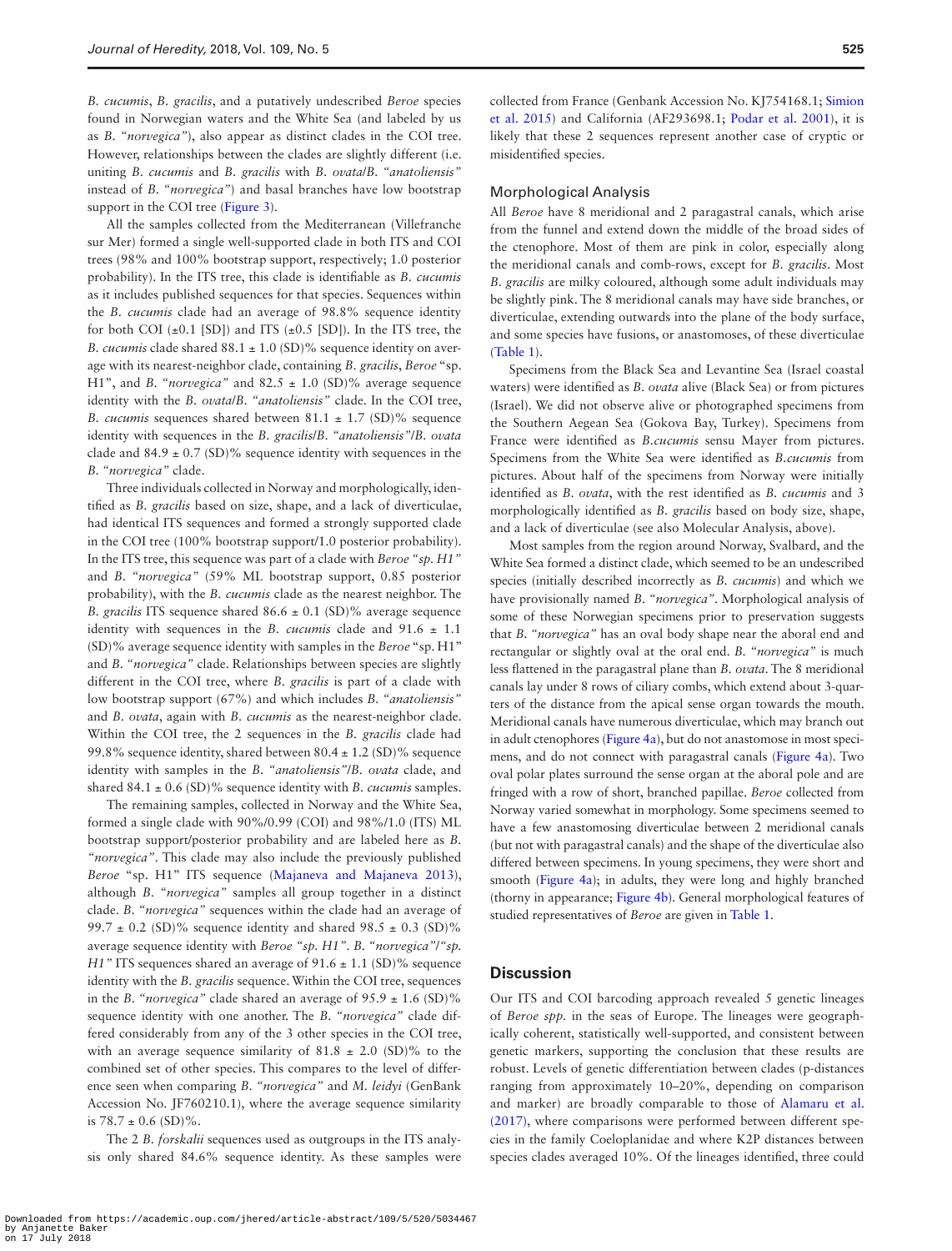|                                           | Morphological features B. cucumis sensu Mayer                                                                                                                 | B. gracilis                                                                       | B. "norvegica"                                                                                                                                                      | B. ovata sensu Mayer                                                                                                        |
|-------------------------------------------|---------------------------------------------------------------------------------------------------------------------------------------------------------------|-----------------------------------------------------------------------------------|---------------------------------------------------------------------------------------------------------------------------------------------------------------------|-----------------------------------------------------------------------------------------------------------------------------|
| Adult length (mm)                         | 80-150                                                                                                                                                        | <30                                                                               | >50                                                                                                                                                                 | $50 - 160$                                                                                                                  |
| Ratio of length to<br>width $\frac{1}{w}$ | $2.12 - 2.5$                                                                                                                                                  | $1.9 - 2.3$                                                                       | $1.18 - 1.68$                                                                                                                                                       | $1.27 - 1.33$                                                                                                               |
| Body shape                                | Oval from oral end, narrowing<br>to rounded aboral end                                                                                                        | Slender, cylindrical<br>body, oval at oral end,<br>wider in oral end in<br>adults | Oval in aboral end, only slightly<br>oval or nearly straight in oral<br>end                                                                                         | Wide miter-shaped body, aboral<br>end is rounded, oral end nearly<br>flat and can be wider than the<br>body width in adults |
| Flattening in the para-<br>gastral plane  | Not flattened                                                                                                                                                 | Moderately flattened                                                              | Slightly flattened                                                                                                                                                  | Very flattened                                                                                                              |
| Color                                     | Pink                                                                                                                                                          | Milky or slightly pink                                                            | Pink                                                                                                                                                                | Pink to brownish in large adults                                                                                            |
| Diverticulae in<br>Meridional Canals      | Numerous diverticulae with<br>side branches in adults, but<br>diverticulae do not anastomose<br>with each other and do not<br>connect with paragastral canals | Few or absent                                                                     | Numerous diverticulae with side<br>branches in adults, but diver-<br>ticulae do not anastomose in<br>most specimens and do not con-<br>nect with paragastral canals | Meridional canals have a net-<br>work of anastomosing diver-<br>ticulae which connect with<br>paragastral canals            |
| Structure of Aboral<br>Pole               | Polar plate surrounds the sense<br>organ at the aboral pole and<br>is fringed with a row of long,<br>branched papillae                                        | Aboral pole is fringed<br>with a row of papillae                                  | Two oval polar plates surround<br>the sense organ at the aboral<br>pole, which are fringed with a<br>row of short, branched papillae                                | The polar plate surrounding the<br>sense organ at the aboral pole<br>is not fringed with a row of<br>branched papillae      |

<span id="page-6-0"></span>

|              | Table 1. Morphological features of studied Beroe (from Mayer 1912; Greve et al. 1976, Mianzan 1999; Shiganova and Malej 2009; Shiganova |  |  |
|--------------|-----------------------------------------------------------------------------------------------------------------------------------------|--|--|
| et al. 2007) |                                                                                                                                         |  |  |

<span id="page-6-1"></span>

**Figure 4.** (a) *Beroe "norvegica"* morphotype 1, with short, smooth diverticulae (indicated by arrows). (Photo by H. Ringvold). (b) *Beroe "norvegica"* morphotype 2, with long, thorny diverticulae (indicated by arrows). (Photo by H. Ringvold).

be assigned to the known species *B. cucumis* and *B. ovata* based on similarity to previously published sequences from GenBank, and one most likely represents *B. gracilis* based on DNA sequence distinctiveness and morphological identification, specifically their small size and lack of diverticulae. The 2 other lineages might reflect new species *Beroe "norvegica"* and *B. "anatoliensis"*, but confirmation requires further study.

As a group, Ctenophora seem to be particularly difficult to identify morphologically, leading to a high degree of uncertainty about the true number of ctenophore species ([Mills 2018\)](#page-9-8). [Mills \(2018\)](#page-9-8) has argued that many species names are likely to be synonymized with further study, and we believe that there are likely to be some widespread species (such as *B forskalii*, described above) that consist of 2 (or more) cryptic species. As previously mentioned, this likely results from a lack of distinguishing morphological characters, limited knowledge of their taxonomy, and difficulty in sampling and preserving specimens ([Purcell 2009](#page-9-4); [Licandro et al. 2015\)](#page-8-5). Given the challenges of identifying ctenophores morphologically, molecular tools using ITS and COI sequences represent a powerful alternative method for identifying ctenophores to species. However, identifications are currently limited by the marked lack of ITS and COI sequences in publicly-available databases. Illustrating this problem, a search of the NCBI GenBank "Nucleotide" database on 8 June 2017 using keywords "*Beroe*" and "internal transcribed" and filtering results for animals returned sequences for 4 known species (of a putative 25 *Beroe* species worldwide): *B. cucumis* sensu Mayer, *B. ovata* sensu Mayer, *B. forskalii*, *B. abyssicola*, and 2 undescribed species. A similar search replacing "internal transcribed" with "cytochrome oxidase" returned a single sequence for *B. ovata*. Searching for "*Beroe*" on the Barcode of Life Database [\(www.boldsystems.org](http://www.boldsystems.org)) returned 17 specimens in 3 species (*B. abyssicola*, *B. cucumis*, *B. ovata*), none of which have associated DNA sequence data. Thus, there exists a major gap in baseline data for using DNA barcodes to identify unknown ctenophores. Almost all known species of *Beroe* remain to be barcoded, and our naming of 2 new species based on sequence distinctiveness should be considered preliminary. That said, our results do shed some light on the distributions of both native and introduced *Beroe* spp. in European seas.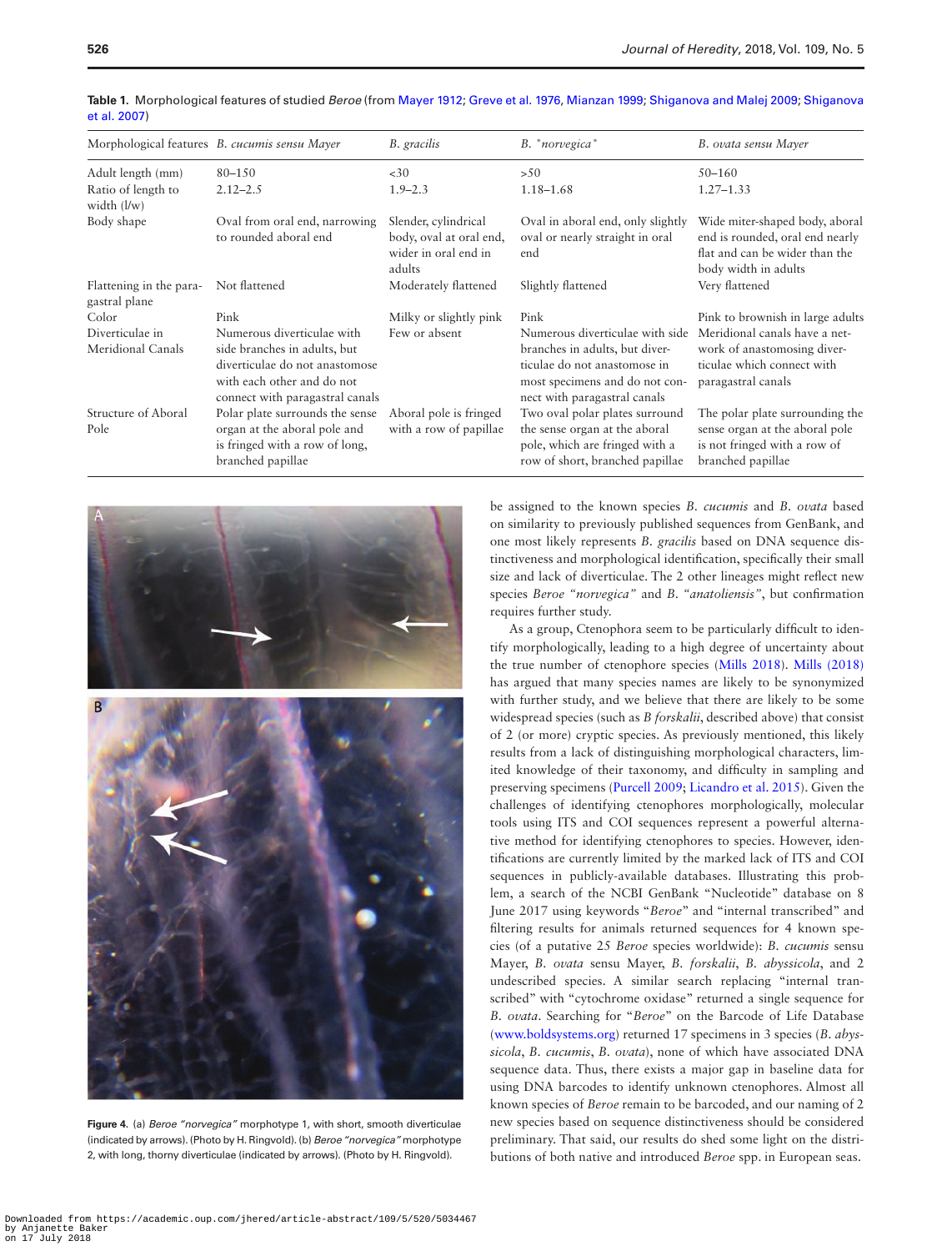#### Black and Mediterranean Seas

Our data confirm that *B. ovata* sensu Mayer has now joined *M. leidyi* as a widespread introduced ctenophore in the seas of Europe. *B. ovata* was initially identified morphologically, and these identifications were previously supported using 18S molecular data [\(Konsulov and Kamburska 1998;](#page-8-18) [Shiganova et al. 2001;](#page-9-9) [Bayha et al.](#page-8-21)  [2004](#page-8-21)). Our molecular and morphological results confirm previous identifications and demonstrate that the species is widespread in Europe, including waters off Denmark, Israel, and in the Black Sea [\(Shiganova et al. 2014a, b](#page-9-12)).

We collected and morphologically identified 6 *B. cucumis* samples from the Mediterranean Sea at Villefranche sur Mer, France. ITS and COI sequences for these French samples formed a single well-supported clade in both trees. Reference COI sequences for *B. cucumis* were not available. However, our ITS sequences were very similar to *B. cucumis* reference sequences from the east and west coasts of North America. This result supports morphological identifications and lends credence to the hypothesis that *B. cucumis* is broadly distributed in warm seas. *B. cucumis* has previously been observed and identified in swarms of *M. leidyi* in the northern Adriatic Sea, the Levantine Sea, and in the Mediterranean ([Shiganova and Malej](#page-9-16)  [2009](#page-9-16); [Galil and Gevili 2013\)](#page-8-30).

Another set of specimens, collected from the Southern Aegean coast of Turkey (Gokova Bay), were previously identified morphologically as introduced *B. ovata*, which were assumed to have arrived from the Black Sea [\(Gulsahin and Tarkan 2013](#page-8-31)). However, our genetic analyses suggest that these specimens are actually the nearest-neighbor clade to *B. ovata* and are sufficiently different in both COI and ITS sequences that they likely represent a different species. Although we have preliminarily labeled these specimens as *B. "anatoliensis"* after the region, no reference sequence data exists for *B. mitrata* (previously recorded in the Mediterranean), so whether these samples represent a described species, an undescribed native species, or an introduced species is unclear.

#### North Sea/Arctic Ocean

Two species, *B. gracilis* Künne, 1939 and *B. cucumis* Fabricius, 1780, were previously thought to occur as natives in the North Sea [\(Greve](#page-8-19)  [et al. 1976\)](#page-8-19). The former species is known from the North Sea and Skagerrak [\(Greve et al. 1976](#page-8-19); [Hansson 2006](#page-8-32); [Granhag et al. 2012](#page-8-33)). The latter species was first described from Greenland by [Fabricius](#page-8-0)  [\(1780\),](#page-8-0) was subsequently reported as a cosmopolitan species ([Moser](#page-9-23)  [1909](#page-9-23)), and is the only *Beroe* previously known to occur in the Baltic Sea. *B. cucumis* has been reported in the Danish marine fauna for more than 100 years, commonly occurring throughout the area [\(Mortensen 1912](#page-9-24); [Kramp 1915](#page-8-34); [Shiganova et al. 2014b\)](#page-9-20). Previous work on samples from Danish waters based on morphology and 18S sequences ([Shiganova et al. 2014b](#page-9-20)), identified *B. ovata* (sensu Mayer) and *B. cucumis*, both with close sequence matches to specimens collected from North America: *B. ovata* (JN653095, from Tampa Bay, FL, [Daniels and Breitbart 2012;](#page-8-35) AF293694, from Woods Hole, MA, [Podar et al. 2001\)](#page-9-5), and *B. cucumis* (AF293695, from Gulf Stream, FL, and AF293699, from Santa Barbara, CA, [Podar et al. 2001\)](#page-9-5). Given the limited phylogenetic signal in 18S sequences in ctenophores, these identifications should be considered uncertain. However, we identified the same *B. ovata* in our samples, supporting the previous identifications of that species and confirming its spread north to Denmark. We failed to identify any *B. cucumis* in our Danish samples, probably because the species was not sampled, although the possibility of a previous misidentification cannot be ruled out.

We re-analyzed 5 samples previously described in [Ringvold](#page-9-25)  et al. (2015). Three of these samples were morphologically identified in that study as *B. gracilis* mainly based on color, size, and absence of diverticulae of meridional canals, supported by the 99.8% similarity of their 18S sequences to previously published *B. gracilis* sequences from [Podar et al. \(2001\).](#page-9-5) This represented a first identification of this species from Norwegian waters. The identification of these samples as *B. gracilis* is consistent with our ITS and COI analyses. The 3 samples had identical ITS sequences and formed strongly supported and distinct clades in both ITS and COI trees. Based on previous morphological identifications, we suggest that these individuals were likely *B. gracilis*, but a lack of reference ITS and COI sequences for that species hinders definitive molecular identification. The remaining 2 samples from [Ringvold](#page-9-25)  [et al. \(2015\)](#page-9-25), which were previously identified morphologically and based on 18S sequences as *B. cucumis*, formed a well-supported clade in both neighbor-joining trees with 26 new samples collected from Norway and the White Sea. Sequences for both ITS and COI from these samples, most of which were initially identified morphologically as *B. cucumis* and *B. ovata* based on meridional canals with and without anastomosing side branches, differed markedly from known sequences from those 2 species. We have tentatively named this clade *B. "norvegica"* in recognition of the high level of sequence distinctiveness and described the morphology of the samples collected, but confirmation of the existence of this new species will require additional sampling and analysis. As *B. cucumis* has previously been described from the North Sea, our failure to find any examples of that species in Norway is noteworthy, given our relatively large number of samples. This raises the possibility that previous descriptions of *B. cucumis* from the North Sea and Arctic might represent examples of *B. "norvegica"*, although this will require additional confirmation.

#### **Conclusions**

Barcoding revealed 5 genetic lineages of *Beroe* in the seas of Northern and Southern Europe, 3 of which could be assigned to the known species *B. cucumis, B. gracilis,* and *B. ovata.* The other 2 lineages might reflect new species, but confirmation of this requires further study. We have preliminarily named them *B. "norvegica"* and *B. "anatoliensis"* based on the regions where the collections were made. Our integrative approach combining DNA barcoding with morphological study facilitated easy species identification and reduced taxonomic confusion in *Beroe*. Given the apparent lack of fine-scale phylogenetic signal in 18S sequences, we would recommend COI and ITS as appropriate barcoding regions for *Beroe* species. Given that ctenophores are transported globally and some are highly invasive, the presence of cryptic or undescribed species poses a real problem. The arrival of *B. ovata* in Europe and the positive impact of its control of the aggressive invader *M. leidyi* represents something of a lucky break. As this kind of good fortune may not accompany additional ctenophore introductions, it is critical to understand the worldwide diversity, distributions, trophic interactions, and potential transport of these ecologically important but understudied organisms.

#### **Supplementary Material**

Supplementary data are available at *Journal of Heredity* online.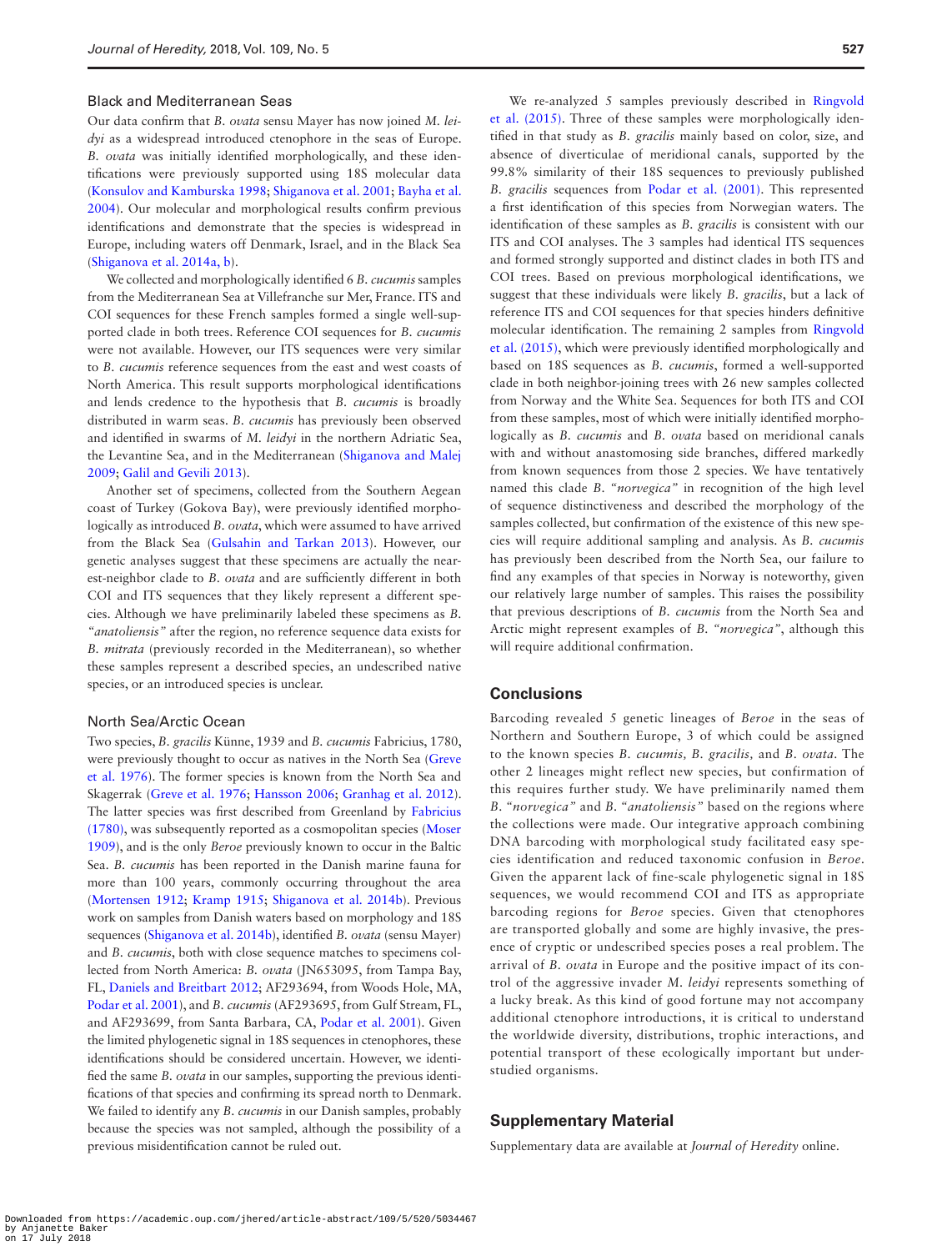#### **Funding**

Natural Sciences and Engineering Research Council of Canada Discovery Grant and Canada Research Chair to H.J.M.; FASO Russia (theme No. 0149-2018-0009) to T.A.S.

#### **Acknowledgments**

We are extremely grateful to K. Stefanova, N. Gulsahin, D. Angel, B. Galil, F. Lombard, and G. Abysova for collecting specimens from different regions for this project. We also thank S. Ghabooli, S. Nolan, and K. Quenneville for assistance with lab work. The manuscript was significantly improved by comments from M. Donovan, 2 anonymous reviewers, and the editor.

#### **Data Availability**

All COI and ITS sequences have been deposited in GenBank (Accession nos. MH217588-MH217677 [COI] and MH220085-220191 [ITS]).

#### **References**

- <span id="page-8-29"></span>Alamaru A, Hoeksema BW, van der Meij SET, Huchon D. 2017. Molecular diversity of benthic ctenophores (Coeloplanidae). *Sci Rep*. 7:6365.
- <span id="page-8-13"></span>Antajan E, Bastian T, Raud T, Brylinski JM, Hoffman S, Breton G, Cornille V, Delegrange A, Vincent D. 2014. The invasive ctenophore *Mnemiopsis leidyi* A. Agassiz, 1865 along the English Channel and the North Sea French coasts: another introduction pathway in northern European waters? *Aquat Invasions*. 9:167–173.
- <span id="page-8-17"></span>Bayha KM, Chang MH, Mariani CL, Richardson JL, Edwards DL, DeBoer TS, Moseley C, Aksoy E, Decker MB, Gaffney PM, *et al*. 2015.Worldwide phylogeography of the invasive ctenophore *Mnemiopsis leidyi* (Ctenophora) based on nuclear and mitochondrial DNA data. *Biol Invasions*. 17:827–850.
- <span id="page-8-21"></span>Bayha MK, Harbinson GR, McDonald JH, Gaffney PM. 2004. Preliminary investigation on the molecular systematics of the invasive ctenophore *Beroe ovata*. *In:* Dumont HJ, Shiganova TA, Niermann U, editors. *The Aquatic Invasions in the Black, Caspian and Mediterranean Seas*. Dordrecht (Netherlands): Springer Netherlands. pp. 167–175.
- <span id="page-8-3"></span>Boero F, Belmonte G, Fanelli G, Piraino S, Rubino F. 1996. The continuity of living matter and the discontinuities of its constituents: do plankton and benthos really exist? *Trends Ecol Evol*. 11:177–180.
- <span id="page-8-11"></span>Boero F, Putti M, Trainito E, Prontera E, Piraino S, Shiganova T. 2009. First records of *Mnemiopsis leidyi* (Ctenophora) from the Ligurian, Tyrrhenian, and Ionian Seas (Western Mediterranean) and first record of *Phyllorhiza punctate* (Cnidaria) from the Western Mediterranean). *Aquat Invasions*. 4:675–680.
- <span id="page-8-10"></span>Boersma M, Malzahn AM, Greve W, Javidpour J. 2007. The first occurrence of the ctenophore *Mnemiopsis leidyi* in the North Sea. *Helgol Mar Res*. 61:153–155.
- <span id="page-8-16"></span>Bolte S, Fuentes V, Haslob H, Huwer B, Thibault-Botha D, Angel D, Galil B, Javidpour J, Moss AG, Reusch TBB. 2013. Population genetics of the invasive ctenophore *Mnemiopsis leidyi* in Europe reveal source–sink dynamics and secondary dispersal to the Mediterranean Sea. *Mar Ecol Prog Ser*. 485:25–36.
- <span id="page-8-4"></span>Brotz L, Cheung WWW, Kleisner K, Pakhomov E, Pauly D. 2012. Increasing jellyfish populations: trends in large marine ecosystems. *Hydrobiologia*. 690:3–20.
- <span id="page-8-24"></span>Chun C. 1880. *Die Ctenophoren des Golfes von Neapel und der angrenzenden Meeres-abschnitte. Eine Monographie. Fauna and flora des Golfes von Neapel, 1. Monographie*. Vol. 18. Leipzig: Verlag von Wilhelm Engelmann. p. 1–313. 18 pls.
- <span id="page-8-6"></span>Condon RH, Duarte CM, Pitt KA, Robinson KL, Lucas CH, Sutherland KR, Mianzan HW, Bogeberg M, Purcell JE, Decker MB, *et al.* 2013. Recurrent jellyfish blooms are a consequence of global oscillations. *Proc Natl Acad Sci USA*. 110:1000–1005.
- <span id="page-8-2"></span>Costello JH, Bayha KM, Mianzan HW, Shiganova TA, Purcell JE. 2012. Transitions of *Mnemiopsis leidyi* (Ctenophora: Lobata) from a native to an exotic species: a review. *Hydrobiologia*. 690:21–46.
- <span id="page-8-35"></span>Daniels C, Breitbart M. 2012. Bacterial communities associated with the ctenophores *Mnemiopsis leidyi* and *Beroe ovata*. *FEMS Microbiol Ecol*. 82:90–101.
- <span id="page-8-0"></span>Fabricius O. 1780. *Fauna Groenlandica*. Rothe: Hafniae et Lipsiae JG. p. 450.
- <span id="page-8-12"></span>Fuentes VL, Angel DL, Bayha KM, Atienza D, Edelist D, Bordehore C, Gili JM, Purcell JE. 2010. Blooms of the invasive ctenophore, *Mnemiopsis leidyi*, span the Mediterranean Sea in 2009. *Hydrobiologia*. 645:23–37.
- <span id="page-8-30"></span>Galil BS, Gevili R. 2013. A moveable feast: *Beroe cucumis* sensu Mayer, 1912 (Ctenophora; Beroida; Beroidae) preying on *Mnemiopsis leidyi* A. Agassiz, 1865 (Ctenophora; Lobata; Bolinopsidae) off the Mediterranean coast of Israel. *Bioinvasions Records*. 2:191–194.
- <span id="page-8-15"></span>Ghabooli S, Shiganova TA, Briski E, Piraino S, Fuentes V, Thibault-Botha D, Angel DL, Cristescu ME, Macisaac HJ. 2013. Invasion pathway of the Ctenophore *Mnemiopsis leidyi* in the Mediterranean Sea. *PLoS One*. 8:e81067.
- <span id="page-8-14"></span>Ghabooli S, Shiganova TA, Zhan A, Cristescu M, Eghtesadi-Araghi P, MacIsaac H. 2011. Multiple introductions and invasion pathways for the invasive ctenophore *Mnemiopsis leidyi* in Eurasia. *Biol Invasions*. 13:679–690.
- <span id="page-8-33"></span>Granhag L, Majaneva S, Friis Møller L. 2012. First recordings of the ctenophore *Euplokamis* sp. (Ctenophora, Cydippida) in Swedish coastal waters and molecular identification of this genus. *Aquat Invasions*. 7:455–463.
- <span id="page-8-19"></span>Greve W, Stockner J, Fulton J. 1976. Towards a speciation in *Beroe*. *In:* Mackie GO, editor. *Coelenterata Ecology and Behaviour*. New York: Springer US. p. 251–258.
- <span id="page-8-27"></span>Guindon S, Dufayard JF, Lefort V, Anisimova M, Hordijk W, Gascuel O. 2010. New algorithms and methods to estimate maximum-likelihood phylogenies: assessing the performance of PhyML 3.0. *Syst Biol*. 59:307–321.
- <span id="page-8-26"></span>Guindon S, Gascuel O. 2003. A simple, fast, and accurate algorithm to estimate large phylogenies by maximum likelihood. *Syst Biol*. 52:696–704.
- <span id="page-8-31"></span>Gulsahin N, Tarkan AN. 2013. Seasonal distribution of Scyphozoa (Cnidaria) and Ctenophora species in Gökova Bay, Mugla, Turkey. *Rapp Comm int Mer Médit*. 40:538.
- <span id="page-8-7"></span>Haddock SH. 2007. Comparative feeding behavior of planktonic ctenophores. *Integr Comp Biol*. 47:847–853.
- <span id="page-8-32"></span>Hansson HG. 2006. Ctenophores of the Baltic and adjacent seas - the invader *Mnemiopsis* is here! *Aquat Invasions*. 1:295–298.
- <span id="page-8-8"></span>Harbison GR. 1985. On the classification and evolution of the Ctenophora. *In*: Conway Morris S, George JD, Gibson R, Platt HM, editors. *The Origins and Relationships of Lower Invertebrates*. London: Systematics Association. p. 78–100.
- <span id="page-8-22"></span>Harbison GR, Madin LP, Swanberg NR. 1978. On the natural history and distribution of oceanic ctenophores. *Deep Sea Research*. 25:237–256.
- <span id="page-8-25"></span>Hebert PD, Cywinska A, Ball SL, deWaard JR. 2003. Biological identifications through DNA barcodes. *Proc Biol Sci*. 270:313–321.
- <span id="page-8-28"></span>Huelsenbeck JP, Ronquist F. 2001. MRBAYES: bayesian inference of phylogenetic trees. *Bioinformatics*. 17:754–755.
- <span id="page-8-9"></span>Javidpour J, Sommer U, Shiganova TA. 2006. First record of *Mnemiopsis leidyi* A. Agassiz 1865 in the Baltic Sea. *Aquat Invasions*. 1:299–302.
- <span id="page-8-18"></span>Konsulov AS, Kamburska LT. 1998. Ecological determination of the new Ctenophora – *Beroe ovata* invasion in the Black Sea. *Proc Institute of Oceanology Varna*. 2:195–198.
- <span id="page-8-34"></span>Kramp PL. 1915. Medusae, Ctenophora, and Chaetognatha from the Great Belt and the Kattegat in 1909. Meddelelser fra Kommissionen for Havundersøgelser. *Ser Plankton*. 1:1–20.

<span id="page-8-5"></span>Licandro P, Blackett M, Fischer A, Hosia A, Kennedy J, Kirby RR, Raab K, Stern R, Tranter P. 2015. Biogeography of jellyfish in the North Atlantic, by traditional and genomic methods. *Earth System Science Data*. 7:173–191.

- <span id="page-8-23"></span>Majaneva S, Majaneva M. 2013. Cydippid ctenophores in the coastal waters of Svalbard: is it only *Mertensia ovum*? *Polar Biol*. 36:1681–1686.
- <span id="page-8-1"></span>Mayer AG. 1912. *Ctenophores of the Atlantic Coast of North America*. Washington (DC): Carnegie Institution of Washington. p. 58.
- <span id="page-8-20"></span>Mianzan H. 1999. Ctenophora. *In:* Boltovskoy D, editor. *South Atlantic Zooplankton*. Leiden: Backhuys Publishers. p. 561–573.